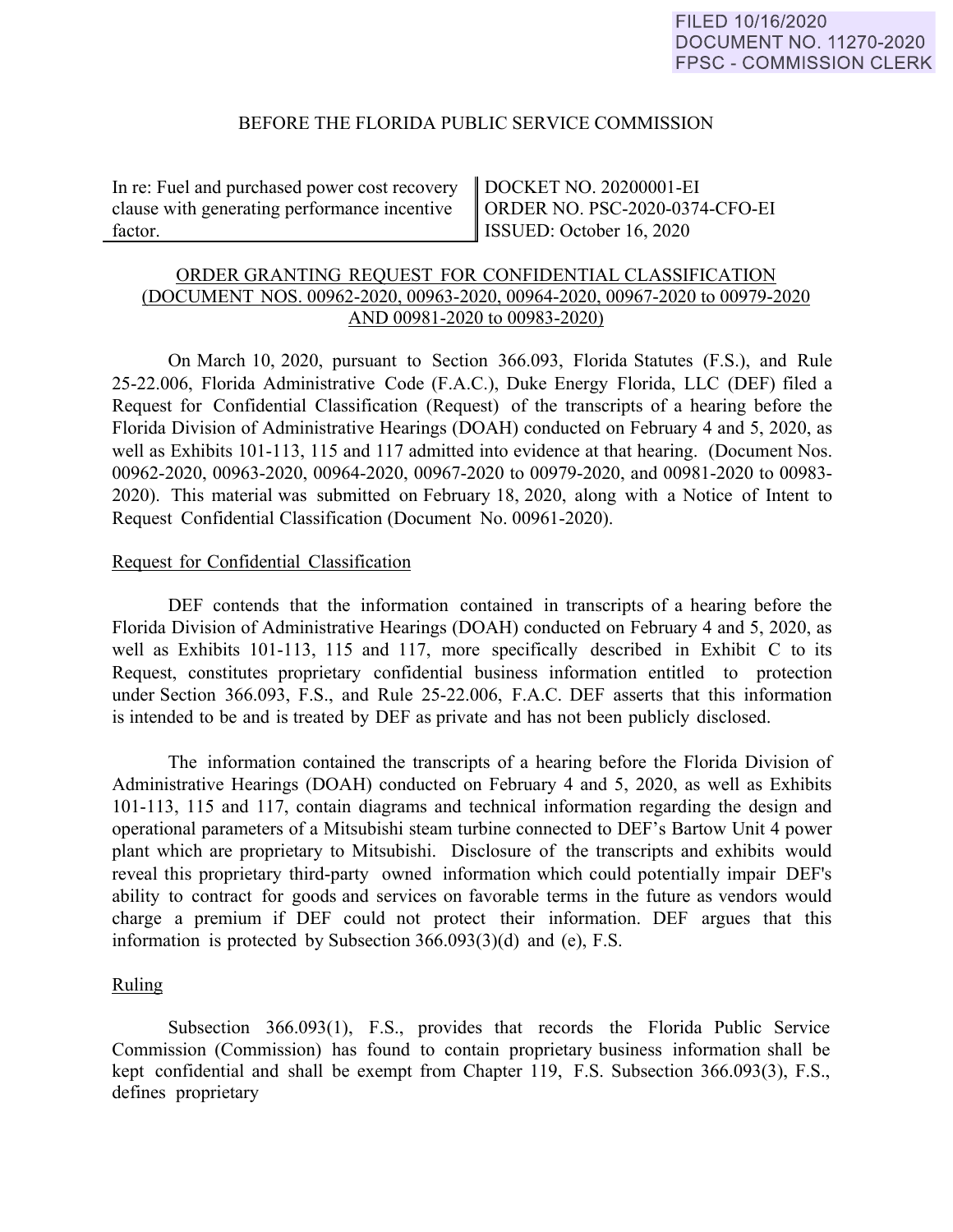confidential business information as information that is intended to be and is treated by the company as private, in that disclosure of the information would cause harm to the company's ratepayers or business operations, and has not been voluntarily disclosed to the public. Subsection 366.093(3), F.S., provides that proprietary confidential business information includes, but is not limited to:

(d) Information concerning bids or other contractual data, the disclosure of which would impair the efforts of the public utility or its affiliates to contract for goods or services on favorable terms.

(e) Information relating to competitive interests, the disclosure of which would impair the competitive business of the provider of the information.

Upon review, it appears the above-referenced information satisfies the criteria set forth in Subsection 366.093(3), F.S., for classification as proprietary confidential business information. The pricing terms in vendor and  $3<sup>rd</sup>$  party contracts appear to be "information" concerning bids or other contractual data, the disclosure of which would impair the efforts of the public utility or its affiliates to contract for goods or services on favorable terms" and "information relating to competitive interests, the disclosure of which would impair the competitive business of the provider of the information." Thus, the information identified in Document Nos. 00962-2020, 00963-2020, 00964-2020, 00967-2020 to 00979-2020, and 00981-2020 to 00983-2020, as well as Exhibits 101-113, 115 and 117, shall be granted confidential classification.

Pursuant to Subsection 366.093(4), F.S., the information for which confidential classification is granted herein shall remain protected from disclosure for a period of up to 18 months from the date of issuance of this Order. At the conclusion of the 18-month period, the confidential information will no longer be exempt from Section 119.07(1), F.S., unless DEF or another affected person shows, and the Commission finds, that the records continue to contain proprietary confidential business information.

Based on the foregoing, it is hereby

ORDERED by Commissioner Andrew Giles Fay, as Prehearing Officer, that Duke Energy Florida, LLC's Request for Confidential Classification of Document Nos. 00962-2020, 00963-2020, 00964-2020, 00967-2020 to 00979-2020, and 00981-2020 to 00983-2020, as well as Exhibits 101-113, 115 and 117, is granted, as set forth herein. It is further

ORDERED that the information in Document Nos. 00962-2020, 00963-2020, 00964- 2020, 00967-2020 to 00979-2020, and 00981-2020 to 00983-2020, as well as Exhibits 101- 113, 115 and 117, for which confidential classification has been granted, shall remain protected from disclosure for a period of up to 18 months from the date of issuance of this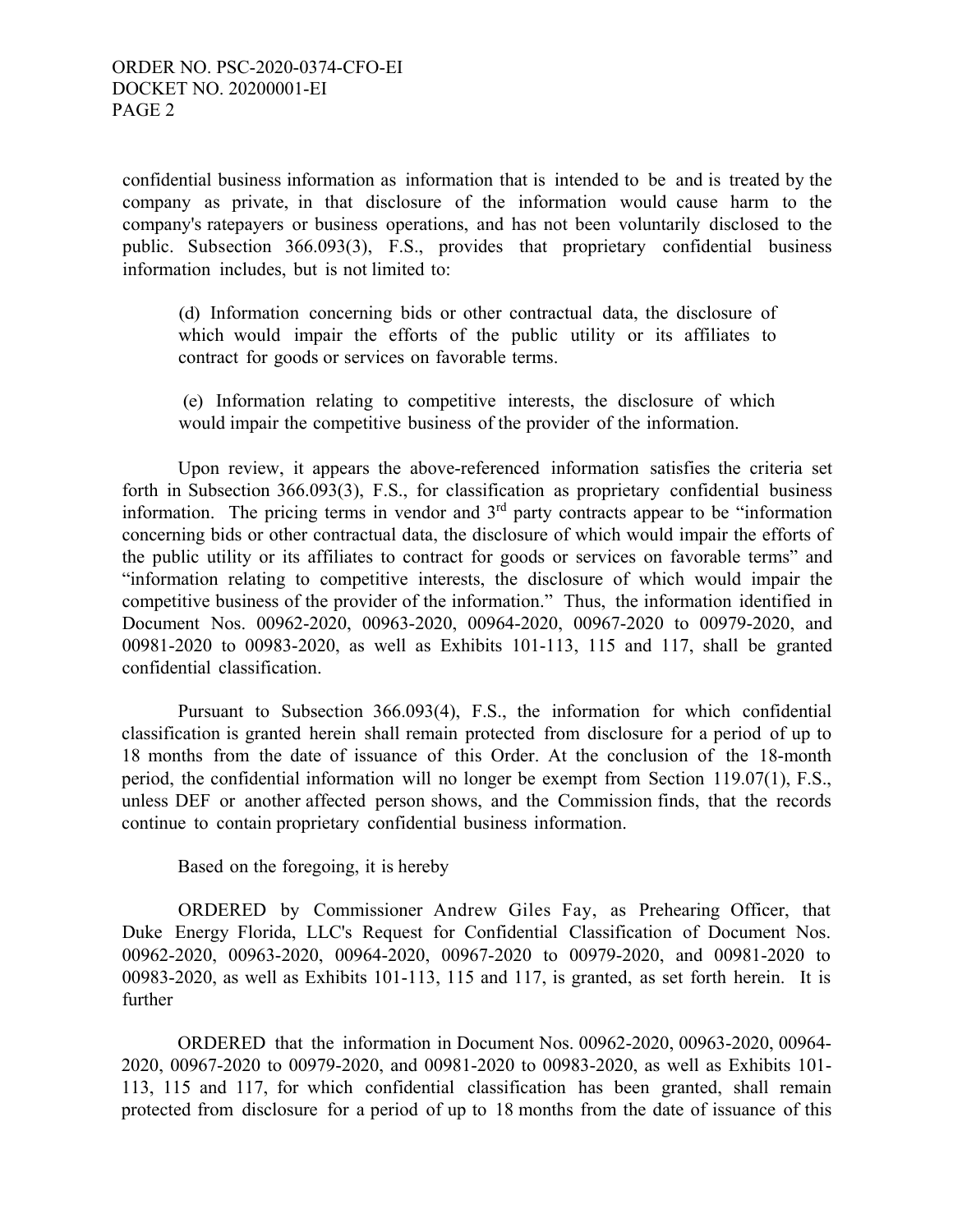## ORDER NO. PSC-2020-0374-CFO-EI DOCKET NO. 20200001-EI PAGE 3

Order. It is further

 ORDERED that this Order shall be the only notification by the Commission to the parties of the date of declassification of the materials discussed herein.

 By ORDER of Commissioner Andrew Giles Fay, as Prehearing Officer, this 16th day of October, 2020.

al Su

 ANDREW GILES FAY Commissioner and Prehearing Officer Florida Public Service Commission 2540 Shumard Oak Boulevard Tallahassee, Florida 32399 (850) 413-6770 www.floridapsc.com

Copies furnished: A copy of this document is provided to the parties of record at the time of issuance and, if applicable, interested persons.

SBr

#### NOTICE OF FURTHER PROCEEDINGS OR JUDICIAL REVIEW

 The Florida Public Service Commission is required by Section 120.569(1), Florida Statutes, to notify parties of any administrative hearing or judicial review of Commission orders that is available under Sections 120.57 or 120.68, Florida Statutes, as well as the procedures and time limits that apply. This notice should not be construed to mean all requests for an administrative hearing or judicial review will be granted or result in the relief sought.

 Mediation may be available on a case-by-case basis. If mediation is conducted, it does not affect a substantially interested person's right to a hearing.

 Any party adversely affected by this order, which is preliminary, procedural or intermediate in nature, may request: (1) reconsideration within 10 days pursuant to Rule 25- 22.0376, Florida Administrative Code; or (2) judicial review by the Florida Supreme Court, in the case of an electric, gas or telephone utility, or the First District Court of Appeal, in the case of a water or wastewater utility. A motion for reconsideration shall be filed with the Office of Commission Clerk, in the form prescribed by Rule 25-22.0376, Florida Administrative Code. Judicial review of a preliminary, procedural or intermediate ruling or order is available if review of the final action will not provide an adequate remedy. Such review may be requested from the